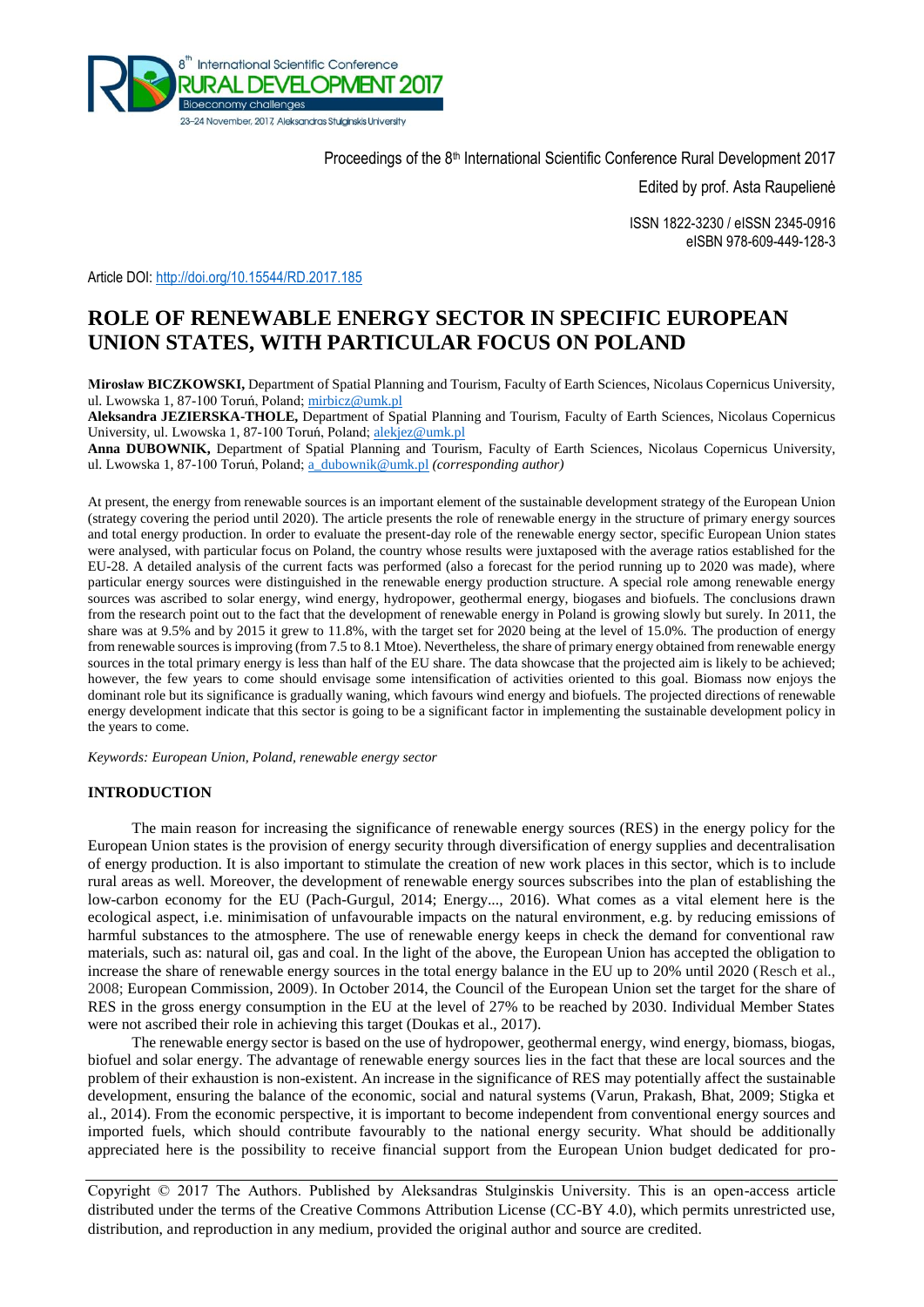ecological activities and promotion of pro-ecological and innovative countries (Haas et al., 2011). Production of biofuels, for instance, allows for the exploitation of highly-contaminated soils unfit for cultivation of edible plants in agrarian areas (Jasiulewicz, 2007). Social advantages include: activation of local communities and creation of new work places, especially in rural areas (Longo et al., 2008). According to Stigka, Paravantis and Mihalakakou (2014) the market of renewable energy provides more work places than that of conventional energy. The most important characteristic of renewable energy, when on the subject of natural environment, is the conservation of natural resources, deceleration of the exploitation of non-renewable energy sources (the concept of decarbonised economy) and reduction in carbon dioxide emissions to the atmosphere. As such, it has a salubrious effect on the natural environment and helps curb or halt the ongoing climate changes (Lehr et al., 2008). On the downside, the renewable energy sector changes the aesthetics of the landscape and introduces there such unattractive constructions as wind turbines or solar panels (Zoellner et al., 2008).

Renewable energy means the energy coming from natural, repetitive, environmental processes, obtained from renewable, non-fossil energy sources, i.e. water, wind, solar radiation, waves, sea currents and tides, and the energy derived from solid biofuels, biogas and liquid biofuels. Renewable energy sources (RES) constitute an alternative to traditional, primary, non-renewable energy-generating products (del Rio, Burguillo, 2016). Solid biofuels comprise organic, non-fossil bio-substances which may be used as fuel to produce heat or generate electrical power. Firewood is the basic biofuel; it comes in form of billets, logs, woodchips, briquettes, pellets, and forestry waste material (branches, brushwood), as well as wood industry waste material (shavings, sawdust) and paper industry waste material (black liquor). A separate group is made up of fuels coming from plantations of energy crops (fast-growing trees, dicotyledonous perennials, perennial grasses, cereals grown for energy production) and organic waste from agriculture and horticulture (Nunes, Matias, 2017). Biogas is the gas obtained from flammable gases; it is mostly composed of methane and carbon dioxide and produced in the process of anaerobic biomass fermentation (Weiland, 2010). Hydropower (potential and kinetic) is defined by the amount of electrical energy produced in hydropower plants. Here, what counts as renewable energy is only the production of electrical power in the power plants naturally fed with water (Hawkins et al., 2003). Wind energy is the kinetic energy used to produce electrical power in wind turbine farms. As is the case with hydropower plants, the potential of wind turbine farms is determined by their capacity to generate electrical power (Burton et al., 2011). Geothermal energy is the heat obtained from the depths of the Earth in form of hot water or steam. Geothermal energy is used directly for household heating, for the purposes of agricultural production, as well as for electrical power production (Boyle, 2004). Renewable energy sources include also refuse derived fuels which are obtained from flammable industrial and household waste, such as: rubber, plastics, waste mineral oil and other similar product waste. They are in the solid or liquid state and are categorised as renewable or non-renewable fuels, depending on their biodegradability.

Poland's accession to the European Union necessitated some adjustments in the national energy policy in order to make it compliant with European guidelines. In 2005 two main renewable energy sector support mechanisms were implemented: the obligation to purchase a specified amount of energy derived from RES, and a system of certificates of origin, the so-called 'green certificates'. The aim of this study is the evaluation of the present-day role of the renewable energy sector in the EU, with particular focus on Poland.

#### **MATERIALS AND RESEARCH METHODS**

The article presents the significance of renewable energy in the structure of primary energy sources and total energy production. For these purposes specific European Union states were analyses, with particular focus on Poland, and the results for these countries were juxtaposed with the average ratios established for the EU-28. A detailed analysis of the current facts was performed; also a forecast was made with regard to changes in the renewable energy production structure, including specific kinds of energy. A special role among renewable energy sources was ascribed to solar energy, wind energy, hydropower, geothermal energy, biogases and biofuels. This publication is "resultant statistical information" containing data on energy from renewable sources. This information was obtained as part of statistical surveys of official statistics. The study is based on the comparative analysis of the data (2004-2014) compiled by Eurostat and the Central Statistical Office of Poland [GUS] in Warsaw. Method was used descriptive and comparative studies and the results are presented in graphical form.

#### **RESEARCH RESULTS**

The range of use of renewable energy sources in the Member States of the European Union is regulated by relevant documents and normative acts of the European Community (EC). Pursuant to the Energy and Climate Package (adopted in 2008), until 2020 the EU Member States are obliged to:

- increase the share of renewable energy sources up to 20% in the total energy balance of the EU,
- reduce  $CO<sub>2</sub>$  by 20% relative to the emission level as of 1990,
- reduce the total consumption of primary energy in the EU by 20% relative to the basic forecast for 2020 presented in 2007,
- increase the share of biofuels up to 10% in the total consumption of fuels in transport across the EU (National…, 2013; Chalvatzis, Hooper, 2009).

In Poland the implementation of the RES-promoting energy policy is to be based on the use of the most economically and ecologically efficient sources, provided there will be no excessive rise in energy prices at the consumers' end. The development of the RES sector is effectuated in the following areas: electrical power, heat and cooling from renewable sources, bio-components used in liquid fuels and liquid biofuels. Energy from renewable sources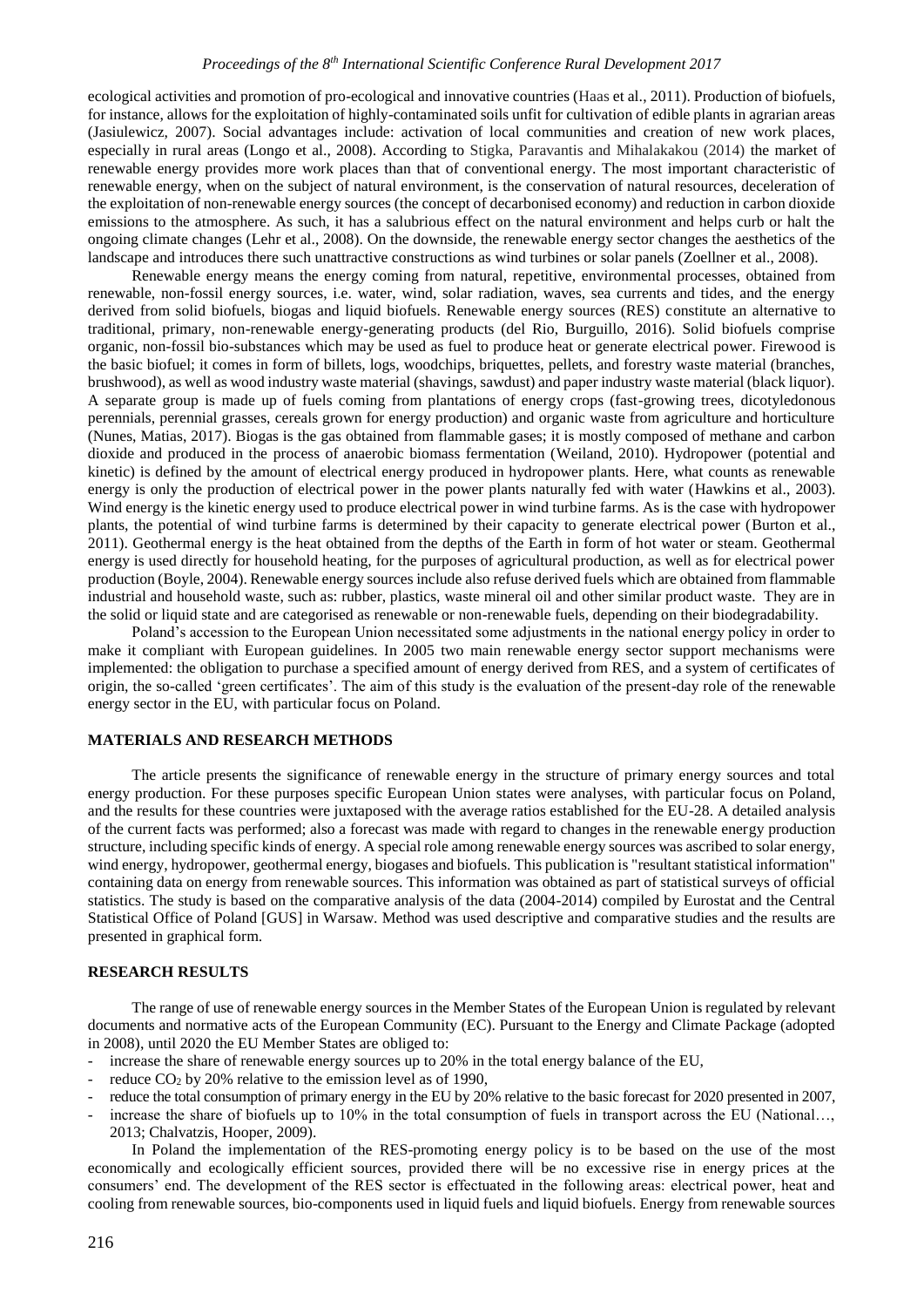comprises the energy derived directly from: solar radiation, wind, geothermal sources, water sources, solid biomass, biogas, and liquid fuels (Koruga, 2011).

Following the general assumptions, by the end of 2020 Poland is to have increased the use of RES up to 15% (Pach-Gurgul, 2012). The EU Member States may receive financial support for investments related to renewable energy financed from national sources or European funds. Common for all the Member States, there is a generally defined obligation to undertake activities promoting the demand for electrical power derived from renewable energy sources, and to issue documents specifying the source of renewable energy. In Poland, financial support is available, for example, from national sources (National Fund for Environmental Protection and Water Management, Voivodship Funds for Environmental Protection and Water Management) and from EU funds (2007-2013 and 2014-2020 operational programmes (OP): Infrastructure and Environment OP, Innovative Economy OP, Smart Growth OP) (European Commission, The EU..., 2017).

In the European Union the significance of renewable energy in the total energy balance is gradually increasing. This situation is mostly affected by ecological arguments, considerations of energy security, as well as the Energy and Climate Package accepted in March 2008. In 2011, the overall energy demand in the EU, expressed as the gross energy consumption, was satisfied in the following fashion: natural oil (34%), natural gas (24%), coal (15%), nuclear power (14%), and renewable energy sources (13%). It is worth emphasising that until mid-2011 the EU was the global leader in the development of renewable energy sources and made more financial allocations for this purpose than China or the USA (Challenges..., 2013).

The analysis demonstrated that the highest share of renewable energy in the total energy balance (as of 2015) was recorded in Sweden (53.9%), which was followed by Finland (39.3%), Latvia (37.6%), and Austria (33.0%). Moreover, Sweden was the first country to exceed the target set in the Energy and Climate Package for 2020. It achieved that as early as in 2011, when the share of renewable energy in the national energy balance was at 49.1% (EU Energy…, 2013). Poland also witnesses progress in the indexes for RES; however, the changes are happening slightly less rapidly. In 2011, the share was at 9.5% and by 2015 it grew to 11.8%, with the target set for 2020 being at the level of 15.0%.

By 2015 there were 11 states (out of 28 in the EU) that exceeded the target set in the Energy and Climate Package (including, e.g. Lithuania with 25.8% against the projected 23.0%). Other 6 states are approaching their targets (they are approx. 1-3% below their limits). The rest of the states (11) should intensify their efforts to accelerate work on the development of renewable energy. That applies in particular to: Netherlands (8.2% below the projected target), France (7.8%), Ireland (6.8%), UK (6.8%), or Belgium (5.1%). Additionally, these countries, except France, have limits set below the EU-28 average (20%). The share of renewable energy in energy production varies widely across the Member States due to different geographical conditions (presence of and access to natural resources), technological progress and political factors (requirements related to decarbonisation and development of internal market).

| Country         | The share of renewable sources (%) |      | The target set in the energy and<br>climate package (%) |
|-----------------|------------------------------------|------|---------------------------------------------------------|
|                 | 2011                               | 2015 | 2020                                                    |
| $UE-28$         | 12.7                               | 16.7 | 20.0                                                    |
| Austria         | 30.0                               | 33.0 | 34.0                                                    |
| Bulgaria        | 13.8                               | 18.2 | 16.0                                                    |
| Czech Republic  | 9.4                                | 15.1 | 13.0                                                    |
| Denmark         | 22.2                               | 30.8 | 30.0                                                    |
| Estonia         | 24.3                               | 28.6 | 25.0                                                    |
| Finland         | 33.0                               | 39.3 | 38.0                                                    |
| France          | 13.5                               | 15.2 | 23.0                                                    |
| Germany         | 11.0                               | 14.6 | 18.0                                                    |
| Italy           | 10.4                               | 17.5 | 17.0                                                    |
| Latvia          | 32.6                               | 37.6 | 40.0                                                    |
| Lithuania       | 19.7                               | 25.8 | 23.0                                                    |
| Netherlands     | 3.8                                | 5.8  | 14.0                                                    |
| Poland          | 9.5                                | 11.8 | 15.0                                                    |
| Portugal        | 24.6                               | 28.0 | 31.0                                                    |
| Romania         | 23.6                               | 24.8 | 24.0                                                    |
| Slovak Republic | 9.8                                | 12.9 | 14.0                                                    |
| Sweden          | 49.1                               | 53.9 | 49.0                                                    |

Table 1. Prospects for the development of renewable energy sources in the European Union by 2020

*Source*: own elaboration based on: Eurostat; GUS (Energy ..., 2016); Challenges ..., 2013

The amount of primary energy obtained (totally, including RES) in the period of 2011-2014 illustrate a downward trend in the EU states (from 802.2 to 770.7 Mtoe). Simultaneously, there was a gradual rise in the production of energy from renewable sources (from 164.3 to 195.8 Mtoe), which made its share in the total energy balance more sizeable. At the same time, the primary energy production in Poland fell slightly, i.e. from the level of 68.8 Mtoe in 2011 to 68.2 Mtoe in 2014 (with a periodical growth in the years 2012-2013 (approx. 72 Mtoe). Slowly but surely, the production of energy from renewable sources is improving (from 7.5 to 8.1 Mtoe). Nevertheless, the share of primary energy obtained from renewable energy sources in the total primary energy is less than half of the EU share (fig.1).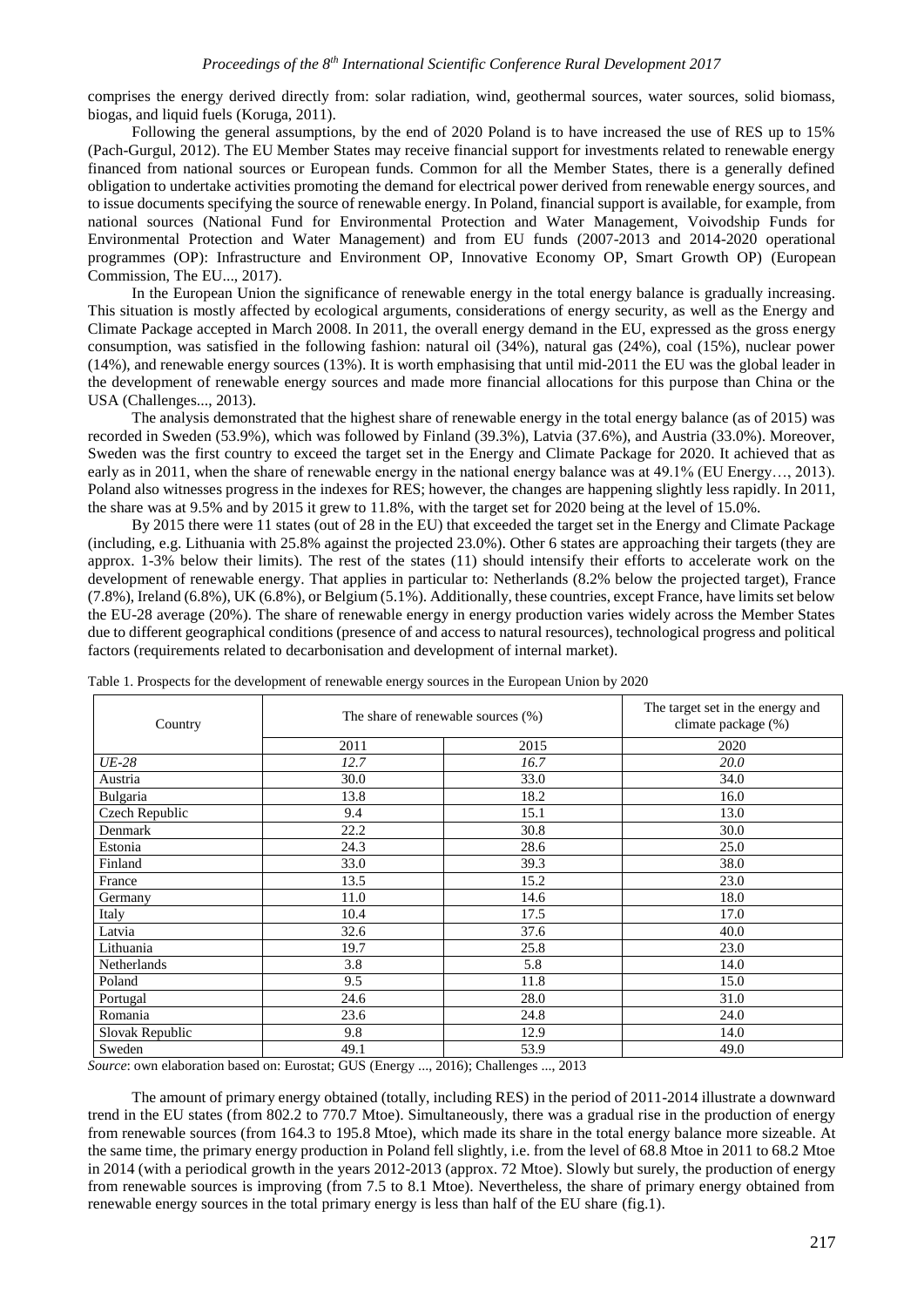

*Source:* own elaboration based on data: Eurostat; GUS (Energy…, 2016) Figure 1. The share of renewable sources of energy in total primary energy  $(\%)$ 

In the last decade a remarkable rise was observed in the significance of renewable energy in the gross energy consumption in particular EU-28 states. As can be concluded from the data compiled by Eurostat and the Central Statistical Office in Warsaw, Sweden takes the leading position in the use of renewable energy sources, with the result of 53.9% of the energy consumption (2015). Noteworthy is the fact that the share is even larger in two non-EU states: Norway (69.4%) and Iceland (70.2%). Apart from Sweden, the following countries boast leadership in renewable energy production: Finland (39.3%), Austria (33%), Latvia (37.6%), and Denmark (30.8%). Far above the EU-28 average there are also two other Baltic states: Estonia (28.6%) and Lithuania (25.8%). Poland sees the share below the EU average, with 11.8%. The share of renewable energy in the gross energy consumption differs significantly in individual EU states and is the outcome of the initially dissimilar level of RES consumption in particular countries. Between 2004 and 2015 the highest growth was recorded in Denmark (+15.9%) and Sweden (+15.2%), followed by Italy (+11.2%), Austria (+10.4%), Estonia (+10.2%), Finland (+10.1%) and Hungary (+10.1%). In Lithuania the growth approximated the EU average  $(+8.2\%)$  and amounted to  $(+8.6\%)$ , while in Poland it was at the level of  $(+4.9\%)$ .

Due to different geographical and climatic determinants, legal conditions and preferred approaches to the development of specific renewable energy sources, the energy structures for particular EU states are quite diverse (fig. 2). The spatial analysis of renewable energy sources in 2014 in selected EU states demonstrated that the dominant position in the structure was taken by the energy obtained from solid biomass (43.8%), with rural areas being the richest in it. Energy-providing biomass may be derived from annual agricultural products, residue and waste material from agricultural production, and perennial energy crops (Jezierska-Thole et al., 2016). The second most widely used energy was obtained from water (16.5%), and the third kind was derived from the wind (11.1%). The other sources were not so conspicuous, namely: biogas (7.6%), liquid biofuel (7.1%), solar energy (6.1%) and renewable household waste (4.6%). At the bottom of the ranking there was geothermal energy (3.2%) (Challenges…, 2013).



*Source*: own elaboration based on data: Eurostat; GUS (Energy…, 2016)

Figure 2. Structure of renewable energy sources in total renewable energy generation in Poland and EU-28 (2014; in %)

In the period of 2011-2014 the highest growth dynamics characterised solar energy (+2.4%), followed by wind energy (+1.7%) and biogas (+1.2%). The most notable improvement in the role of solar energy was discovered in Italy and Germany, France and the Netherlands. As far as wind energy is concerned, an increase in its share was established for, e.g.: Austria and France, but it was the highest in Poland (+4.5%). However, due to the implementation of the socalled 'distance act', which raised the limit for the minimal distance of wind turbines from residential buildings, the development of this form of energy was substantially curbed (The law…, 2016; Renewable…, 2015). With regard to biogas, a rise was recorded in the Czech Republic, Germany and Italy.

A fall in the renewable energy exploitation affected the sector of solid biofuels (-5.5%) and a negligible decrease was suffered by the sector of renewable household waste (-0.4%) and geothermal energy (-0.3%). The most dramatic decline in the share of biofuels was in Poland, the Netherlands, France and Austria. The situation is related, among other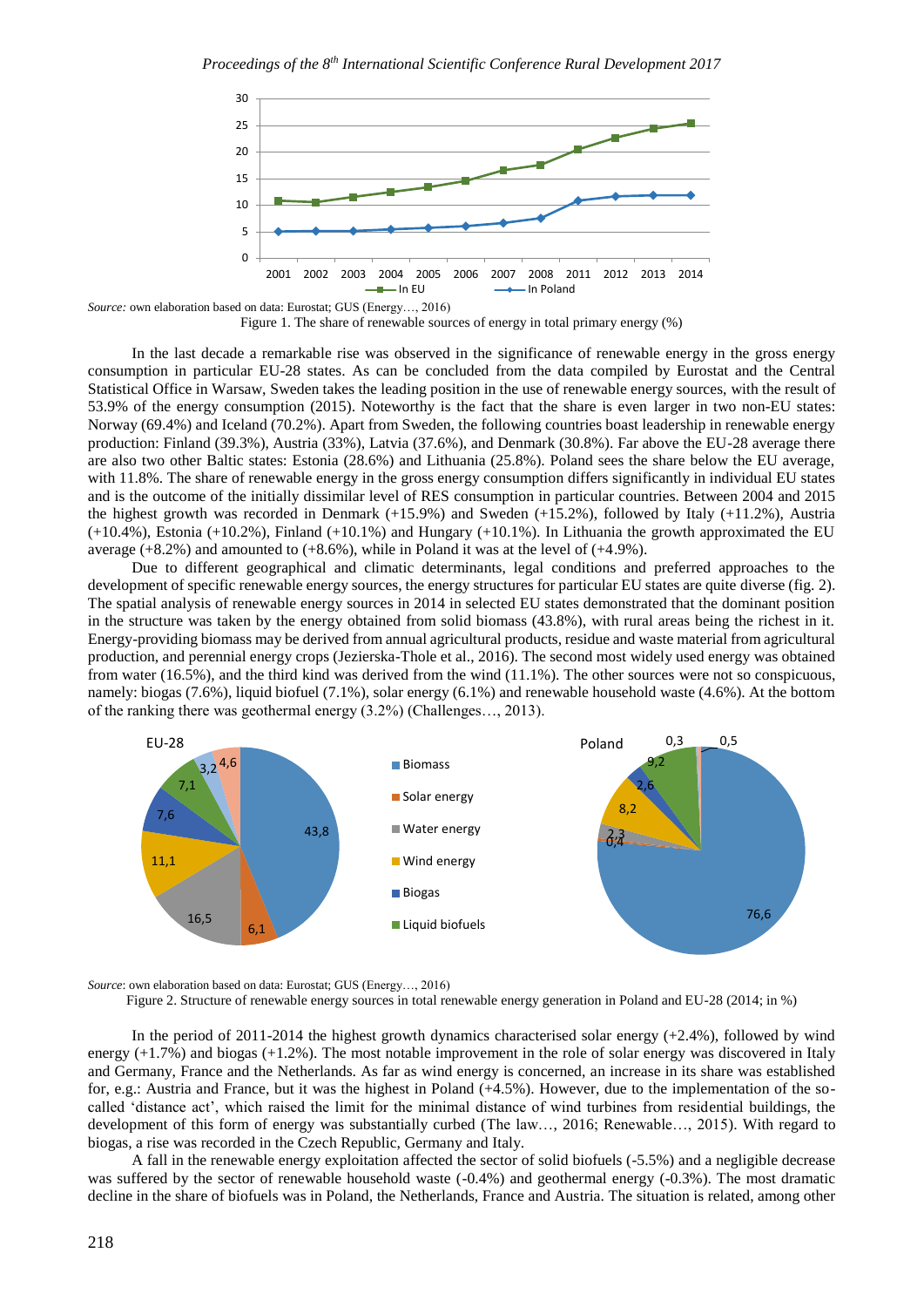things, to economic crisis and public debt which made many EU states (including leaders in this particular industry branch) face reductions in the support for renewable energy and a slowdown of the pace of its development. Simultaneously, a discussion was raised in the European Union on the production costs of electrical power from renewable energy sources (Nunes et al., 2017). The largest part in the structure of renewable energy was taken by biomass in Lithuania (82.2%), Finland (80.1%) and Poland (76.6%; down from as much as 85.2% in 2011; fig. 3). Basically, observable is a slow but sure decline in the role of biomass, which is to the benefit of, mostly, wind and solar energy.

The energy obtained from the wind is by far the most important in Germany (13.7%) and the Netherlands (10.9%). In Poland, the ratios for this kind of energy (8.8%) are below the EU average (11.1%), as is the case in Lithuania (4%). Solar energy (EU average 6.1%) is intensively used in Germany (10.3%) and Italy (8.9%), and then in the Czech Republic (5.4%) and Slovakia (4%). In Poland and Lithuania the share of solar energy in the renewable energy production is negligible, with 0.4% and 0.5%, respectively. In some countries water energy is of great importance. It is at the forefront of renewable energy production in Austria (37.6%), and then in France (25.8%), Slovakia (25.1%) and Italy (21.3%).

On the other hand, Germany excels at biogas energy production. Its share (20.6%) is three times as high as the EU average (7.6%). In Poland and Lithuania the use of biogas in the renewable energy production is unremarkable, with 2.6% and 1.5%, respectively. With regard to the use of liquid fuel, leadership belongs to the Netherlands (33.4%), as is the case with the use of household waste (17.4%). Geothermal energy is of no significant importance and the only country where its role is conspicuous in the renewable energy structure is Italy (22.1%). The above analysis demonstrated that the use of renewable energy sources is not always strongly related to natural conditions determined by the geographical location and natural features of the climate. In some countries it can be observed that the development of renewable energy is linked with the economic structure and the raw materials produced, e.g. these of agricultural origin (biogas, biomass).



*Source:* own elaboration based on data: Energy…, 2016 Figure 3. Structure of obtaining renewable energy (by source) in selected EU countries (2014, in %)

One of the aims of the European Union in the field of renewable energy development is to increase the share of electrical power derived from renewable sources in the final gross energy consumption. In 2014 the share was measured at 27.5% and since 2011 it grew by 5.8%. The percentage was highly diversified in individual countries and oscillated from 10% in the Netherlands to 70% in Austria. In Poland the share increased by +4.2% to 12.4% (2014), while in Lithuania it rose by 4.7% to 13.7% (2014). The structure of RES in electrical power production demonstrated a growth in the solar energy (+3.9%) and wind energy (+1.7%) sectors. On the decline are solid biofuels (-1.2%) and hydropower (-4.4%).

## **CONCLUSIONS**

The role of renewable energy sources in the European Union states is gradually gaining momentum and these sources are becoming one of the key components in energy production. This situation is mostly affected by ecological arguments, energy security considerations, as well as the Energy and Climate Package accepted in March 2008. It is observed that the amount of energy derived from renewable sources is constantly rising, with the simultaneous decrease in the total production of primary energy. It translates into the systematic growth in the share of RES in the total primary energy production. Noticeably, the structure of energy sources presents a substantial share of biomass, whose role is on a slow but steady decrease. What is on the increase is the energy derived from the sun, wind and water.

The analysis proved that the highest share of renewable energy in energy balances featured predominantly in Scandinavian countries (Sweden, Finland, Denmark), Baltic countries (Latvia, Estonia, Lithuania) and in some other countries in Central Europe (Austria, Romania, Croatia). Poland also sees a strengthened position of RES, however, the changes are not so much apace here. In 2015, the share of RES was at 11.8%, with the target set for 2020 being at the level of 15.0%. The data showcase that the projected aim is likely to be achieved; however, the few years to come should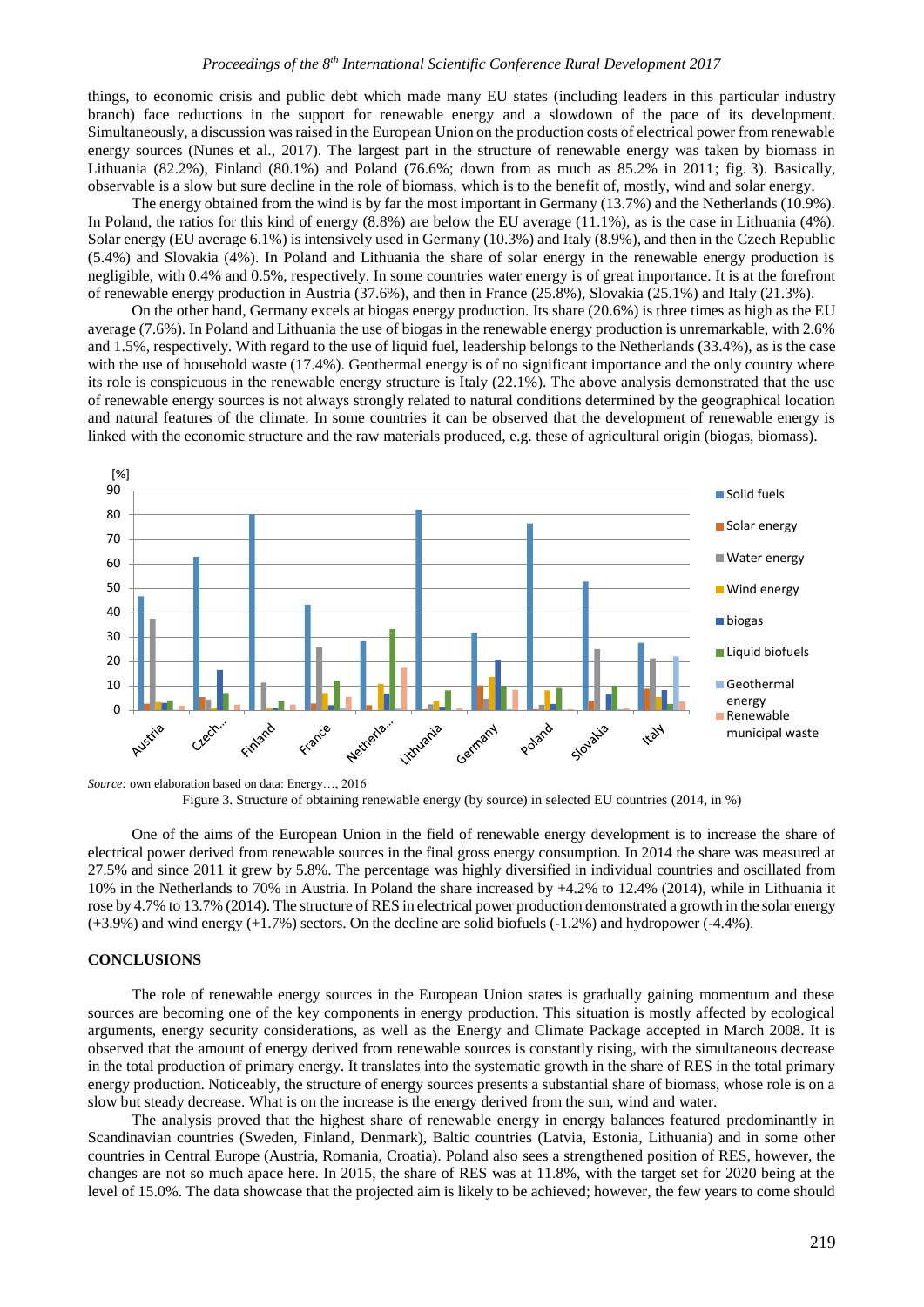envisage some intensification of activities oriented to this goal. Biomass now enjoys the dominant role but its significance is gradually waning, which favours wind energy and biofuels.

The development of the renewable energy sector may substantially contribute to the development of rural areas. It is related to diversification of incomes from agricultural activities by creation of new work places and diversification of directions of agricultural production, thus yielding structural changes in agriculture. Secondly, owing to its eco-innovative nature, it triggers positive changes in agricultural environment, including the natural environment, paving the way for the sustainable development.

#### **ACKNOWLEDGEMENT**

This paper was written in the framework of the research project of the National Science Centre [Narodowe Centrum Nauki] (No. DEC-2012/07/B/HS4/00364).

### **REFERENCES**

- 1. Boyle, G. 2004. Renewable energy, Vol. 328, Oxford: OXFORD University Press.
- 2. Burton, T., Jenkins, N., Sharpe, D., Bossanyi, E. 2011. Wind energy handbook. John Wiley & Sons. <https://doi.org/10.1002/9781119992714>
- 3. Challenges and energy policy, 2013. Cases submitted by the Commission to the European Council of 22 May 2013.
- 4. Chalvatzis, K.J., Hooper, E. 2009. Energy security vs. climate change: theoretical framework development and experience in selected EU electricity markets. *Renewable and Sustainable Energy Reviews*, Vol. 13, pp. 2703–9. <https://doi.org/10.1016/j.rser.2009.07.013>
- 5. del Rio, P., Burguillo, M. 2009. An empirical analysis of the impact of renewable energy deployment on local sustainability. *Renewable and Sustainable Energy Reviews*, Vol. 13, pp. 1314–25.<https://doi.org/10.1016/j.rser.2008.08.001>
- 6. Doukas, H., Karakosta, C., Eichhammer, W. 2017. Renewable energy policy dialogue towards 2030 editorial of the special issue. *Energy & Environment*, Vol. 28, Iss. 1–2, pp. 5–10.<https://doi.org/10.1177/0958305X16685455>
- 7. Energy from renewable sources in 2015. Statistical Information and Elaborations, 2016. Department of the Central Statistical Office, Warsaw.
- 8. EU Energy, transport and environment indicators, 2013.
- 9. European Commission. Directive 2009/28/EC of the European parliament and of the council of 23 April 2009 on the promotion of the use of energy from renewable sources and amending and subsequently.
- 10. European Commission, The EU climate and energy package. Available at: http://ec.europa.eu/clima/ policies/package/index\_en.htm (Access on 16.10.2017)
- 11. Haas, R., Panzer, C., Resch, G., Ragwitz, M., Reece, G., Held, A. 2011. A historical review of promotion strategies for electricity from renewable energy sources in EU countries. *Renewable and Sustainable Energy Reviews*, Vol. 15(2), pp. 1003–1034. <https://doi.org/10.1016/j.rser.2010.11.015>
- 12. Hawkins, B. A., Field, R., Cornell, H. V., Currie, D. J., Guégan, J. F., Kaufman, D. M., Porter, E. E. 2003. Energy, water, and broad‐scale geographic patterns of species richness. *Ecology*, Vol. 84(12), pp. 3105–3117. <https://doi.org/10.1890/03-8006>
- 13. Jasiulewicz, M. 2007. Biomass from Short Rotation Plantation of Willow. *Bioenergy Book of Proceedingas, FINBIO*, Iyvaskyla, Finland, pp. 105–110.
- 14. Jezierska-Thöle, A, Rudnicki, R., Kluba, M. 2016. Development of energy crops cultivation for biomass production in Poland. *Renewable and Sustainable Energy Reviews,* Vol. 62, pp. 534–545.<https://doi.org/10.1016/j.rser.2016.05.024>
- 15. Koruga, S. 2011. *An international knowledge network on the production and use of biomass for energy purposes in Central Europe* [in:] Alternative energy, J. Popczyk (ed.), Polkowice, pp. 18
- 16. Lehr, U., Nitsch, J., Kratzat, M., Lutz, C., Edler, D. 2008. Renewable energy and employment in Germany. *Energy Policy*, Vol. 36(1), pp. 108–117. <https://doi.org/10.1016/j.enpol.2007.09.004>
- 17. Longo, A., Markandya, A., Petrucci, M. 2008. The internalization of externalities in the production of electricity: willingness to pay for the attributes of a policy for renewable energy. *Ecological economics*, Vol. 67, pp. 140–52. <https://doi.org/10.1016/j.ecolecon.2007.12.006>
- 18. National Overall Share and Targets for the Share of Energy from Renewable Sources in Gross Final Consumption of Energy in 2020. 2013. Available at: http://ec.europa.eu/energy/ renewables/targets\_en.htm (Access on 25/9/2017).
- 19. Nunes, L.J.R., Matias, J.C.O., Catalão, J.P.S. 2017. Biomass in the generation of electricity in Portugal: A review. *Renewable and Sustainable Energy Reviews*, Vol. 71, pp. 373–378. <https://doi.org/10.1016/j.rser.2016.12.067>
- 20. Pach-Gurgul, A. 2012. A single electricity market in the European Union in the context of Poland's energy security. Warsaw, Difin.
- 21. Pach-Gurgul, A., 2014. Renewable energy of the European Union in the context of economic crisis. *Works of the Polish Geographical Society's Scientific Geographical Society*, No 27, pp. 130–147.
- 22. Renewable Energy Act of 20 February 2015 Dz.U. pos. 478.
- 23. Resch, G., Held, A., Faber, T., Panzer, C., Toro, F., Haas, R. 2008. Potentials and prospects for renewable energies at global scale. *Energy Policy*, Vol. 36(11), pp .4048–4056. <https://doi.org/10.1016/j.enpol.2008.06.029>
- 24. Stigka, E.K., Paravantis, J.A., Mihalakakou, G.K. 2014. Social acceptance of renewable energy sources: A review of contingent valuation applications. *Renewable and Sustainable Energy Reviews*, Vol. 32, pp. 100–106. <https://doi.org/10.1016/j.rser.2013.12.026>
- 25. The law on investments in the wind farms of 20 May 2016.